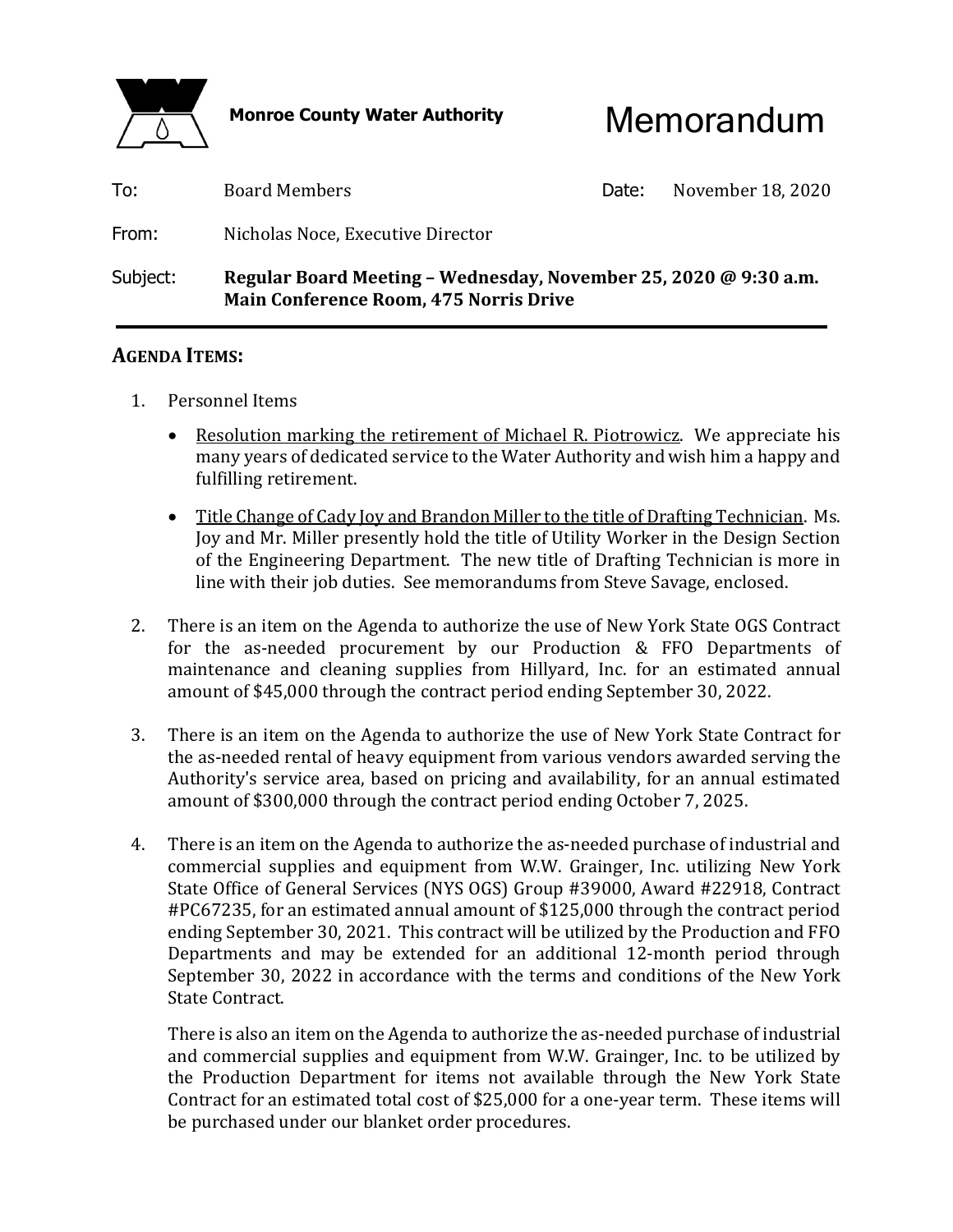5. There is an item on the Agenda to authorize the as-needed purchase of industrial and commercial supplies and equipment from MSC Industrial Supply Company utilizing New York State Office of General Services Contract Group #39000, Award #22918, Contract #PC67234 for an estimated total annual cost of \$12,000 through the contract period ending September 30, 2021.

 There is also an item on the Agenda to authorize the purchase of industrial and commercial supplies and equipment from MSC Industrial Supply Company for items not available through the New York State Contract for an estimated total cost of \$8,000 for a one-year term. These items will be purchased under our blanket order procedures.

- 6. There are items on the Agenda for the as-needed procurement of various parts and supplies for maintenance and repair of Water Authority Kenworth dump and crew trucks, John Deere backhoes and loaders, and Caterpillar backhoes, each from their only authorized dealership serving the area, as stated in each resolution. These parts are original factory equipment that cannot be obtained through other vendors.
- 7. There is an item on the Agenda to award a unit price purchase contract for Water Service Materials from Blair Supply Corporation. See memorandum from Karin Anderson, enclosed.
- 8. There is an item on the Agenda to award a contract for the Shoremont Water Treatment Plant (SWTP) and Webster Water Treatment Plant (WWTP) Intake Cleaning and Repairs. This contract includes inspection, cleaning, and completing minor repairs for the SWTP and WWTP intake cribs as well as interior inspections of the Denise and Parrish Reservoirs. This is a unit price contract for an initial one year term, with the option to extend for up to four additional one year terms upon mutual consent. Four bids were received. Our recommendation is to award this contract to Empire Marine Corporation in the bid amount of \$297,580. Empire Marine Corporation has successfully completed similar work for the Authority in the past.

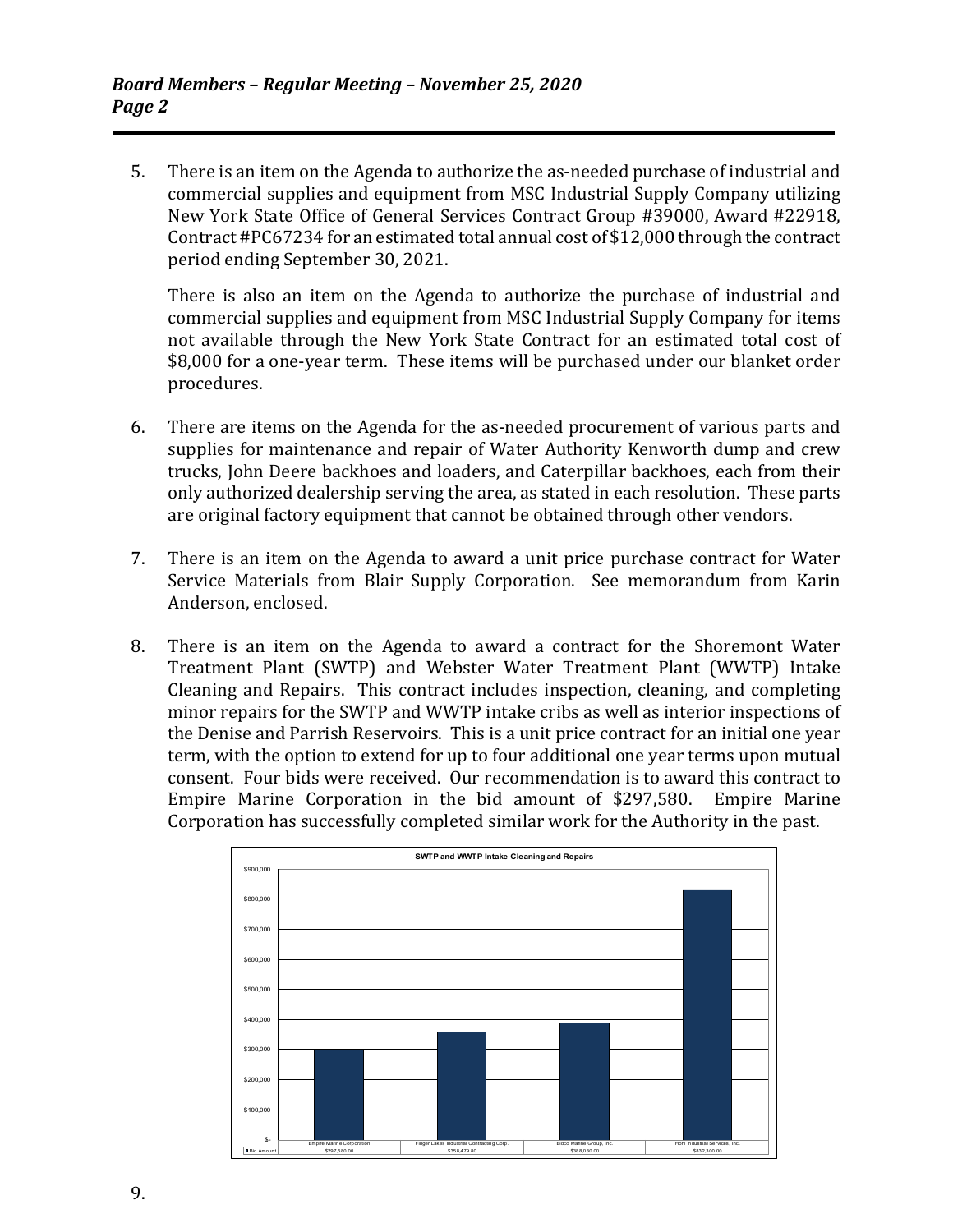- 9. There is an item on the Agenda to authorize a new software licensing and support agreement with AVEVA Group, PLC for Wonderware® and ThinManager® software that is utilized by the Authority's supervisory control and data acquisition (SCADA) system. The SCADA system is used to operate and monitor the Authority's treatment plants and distribution system. Also included in this item is onsite assistance to be provided to the Authority to upgrade Wonderware® software to a more current version. The software licensing and support agreement, including onsite assistance for software upgrade, is for a total cost up to \$120,000 for the three year period beginning December 30, 2020 through December 29, 2023.
- 10. There is an item on the Agenda to authorize the procurement off New York State Contract of VMware software and licensing from Dell Technologies for a total cost of \$16,575.34. The WMware is required for a new Dell vSan server recently purchased and includes one year of production support, which will be renewed annually. See memorandum from Larry Magguilli, enclosed.
- 11. There is an item on the Agenda to authorize the purchase of real property known as 195 Norris Drive in Rochester. This property has been independently appraised, and the owner has agreed to our purchase offer of \$300,000. See memorandum from Larry Magguilli, enclosed.
- 12. There is an item on the Agenda to authorize the purchase of a five year subscription and support for Veeam Backup and Replication Software from low responsive, responsible bidder, Zones, LLC in the estimated amount of \$16,943. See memorandum from Larry Magguilli, enclosed.
- 13. The Authority's standard procurement compliance resolution.
- 14. There are two items on the Agenda pertaining to SEQR for the construction of a 2 million gallon pre-stressed precast concrete water storage tank at the Walker Road property in the Town of Pavilion. The Walker Road property is the site of the former Village of LeRoy Water Treatment Plant. The new tank will ultimately replace three existing tanks and two pump stations within the water system.

 All of the interested and involved agencies have been contacted, and there was no objection to the Authority acting as lead agency for this project.

 Staff has reviewed all of the pertinent documentation associated with this project and recommends that a negative declaration be issued pursuant to the SEQR regulations.

### **COMPENSATION COMMITTEE REPORTING**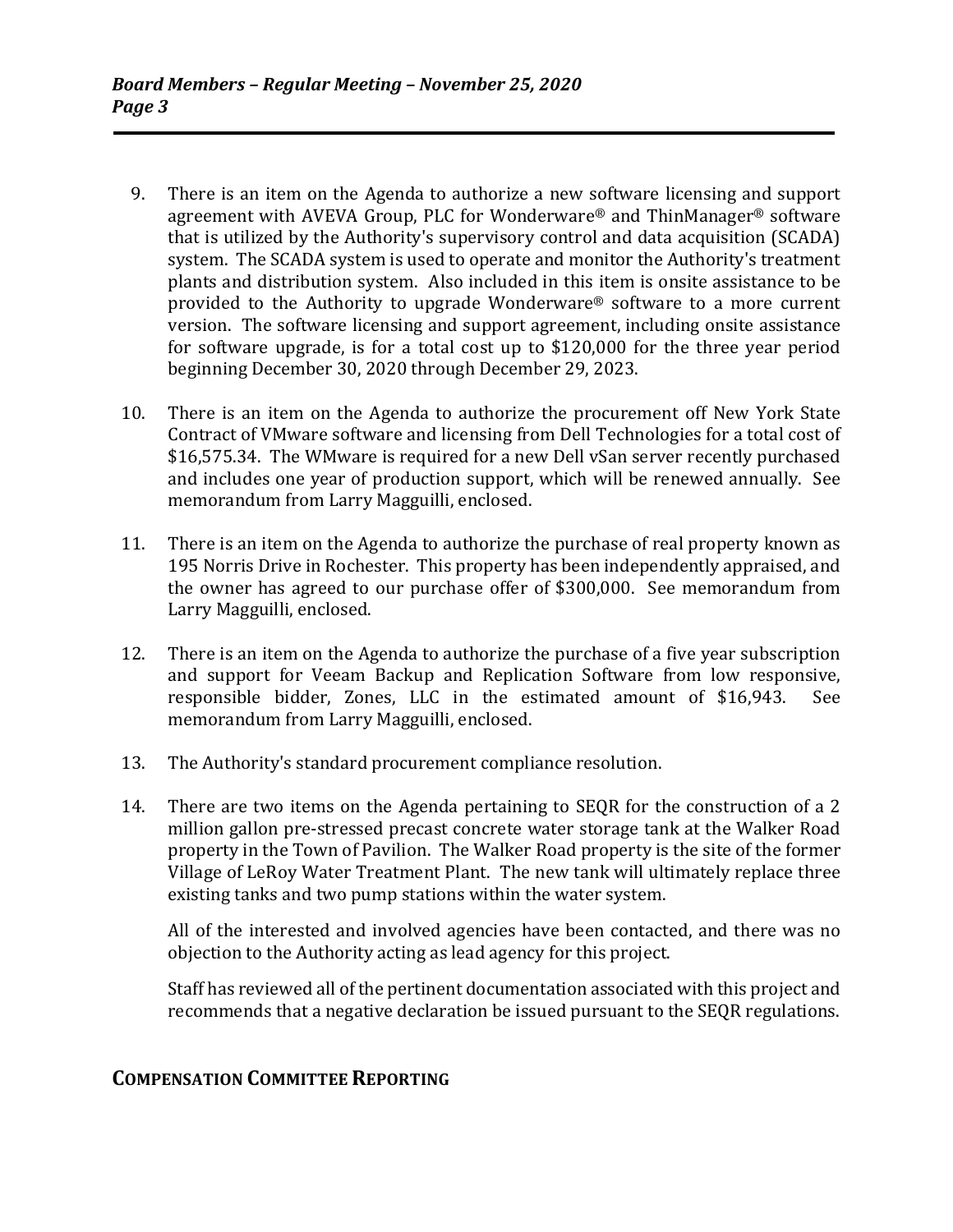### **FINANCE COMMITTEE REPORTING**

- 15. The Authority's Finance Committee met on Thursday, November 5, 2020, and with their recommendation there are resolutions for the following:
	- Two (2) items on the Agenda regarding the approval and notification process to amend the Authority's Water Rate Schedule effective January 1, 2021. A copy of the proposed rate schedule is enclosed for your consideration, and Amy Molinari will further discuss.
	- Re-adoption of the Debt Management Policy, as enclosed, for full Board review.
- 16. There are items on the Agenda for approval of the Authority's 3<sup>rd</sup> Quarter Investment Report and 3rd Quarter Financial Report for period ending September 30, 2020. These reports are enclosed for Board review.
- 17. There is an item on the Agenda to establish the MCWA Board Meeting Schedule for 2021. The proposed dates are scheduled for Thursdays of each month, with the exception of November, which is slated for Wednesday of that month.

#### *There may be additional items placed on the Agenda not finalized for this mailing.*

#### **BOARD DISCUSSION/NOTIFICATION ITEMS**

- In Board Folders for Review:
	- $\triangleright$  Notification Agreement with Foundation Design, PC for design of proposed Walker Road Storage Tank
	- $\triangleright$  Routine Monthly Informational Reports and/or Updates

#### *There may be additional items presented for discussion and/or notification.*

NN/ka Enclosures

cc: Executive Staff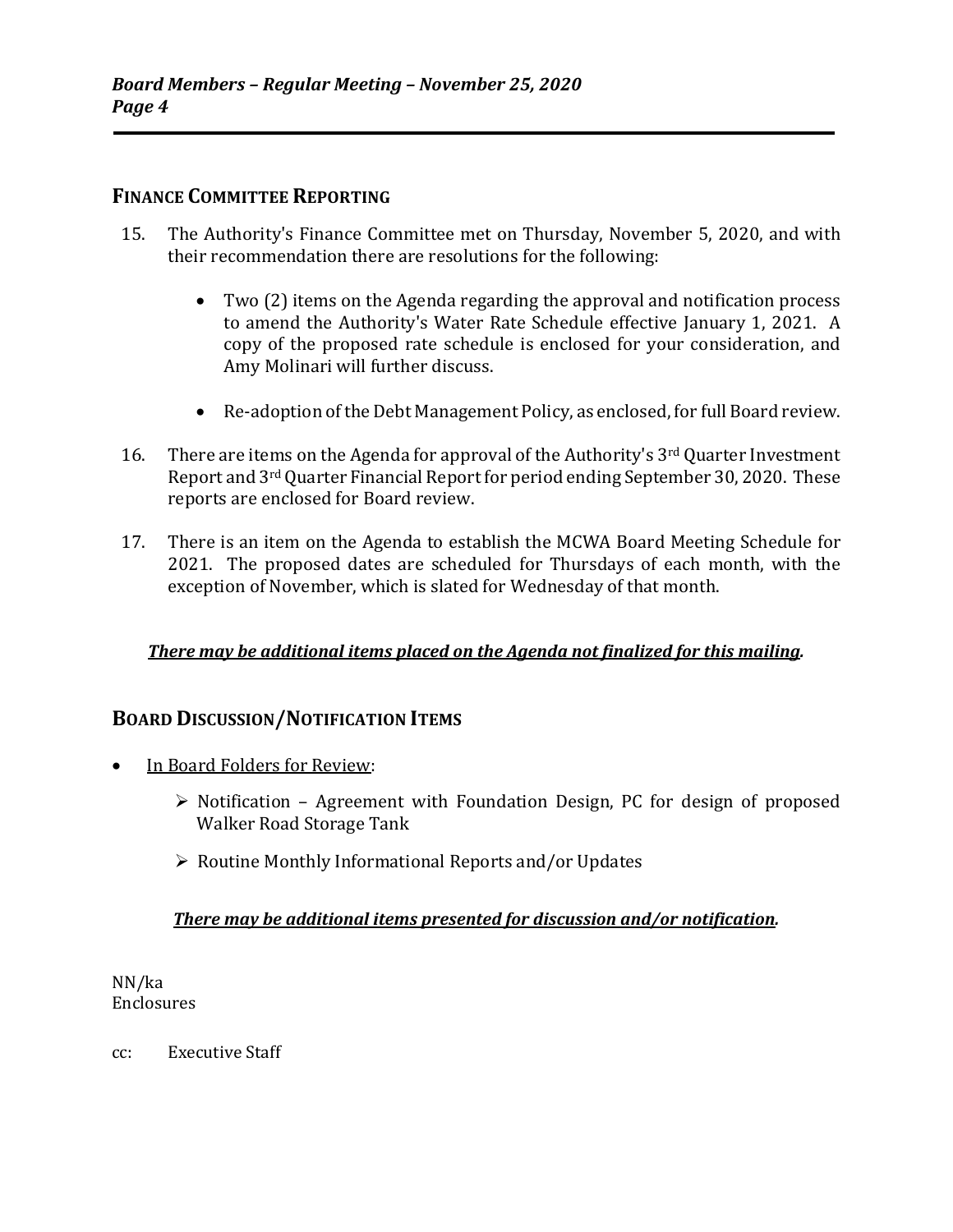**Monroe County Water Authority** 

# Memorandum

| From:    | Karin Anderson                                                         | Date:<br>File: | 11/13/2020<br>WA 102012 |
|----------|------------------------------------------------------------------------|----------------|-------------------------|
| Subject: | <b>Recommendation for Bid Award</b><br>November 25, 2020 Board Meeting | Copies:        |                         |

Bids were received on November 6, 2020, for Water Service Materials. This is a one year, unit price contract, based on estimated quantities, with the option to extend for up to four additional one-year terms upon mutual consent. The apparent low responsive, responsible bidder is Blair Supply Corporation in the amount of \$32,858.30.

| We also received bids from: Core & Main |                     | \$33,270.37 |
|-----------------------------------------|---------------------|-------------|
|                                         | T. Mina Supply East | \$40,189.13 |

I recommend that the bid be awarded to the low responsive, responsible bidder.

 $/ka$ Attachment: Bid tabulation

(Dis)Approved by

 $\langle \rangle$ 

Department Head

(Dis)Approved by

Purchasing Manager

(Dis)Approved by

**Executive Director** 

Date

3/2020

Date

(Dis)Approved by

**Executive Assistant/Board** 

Date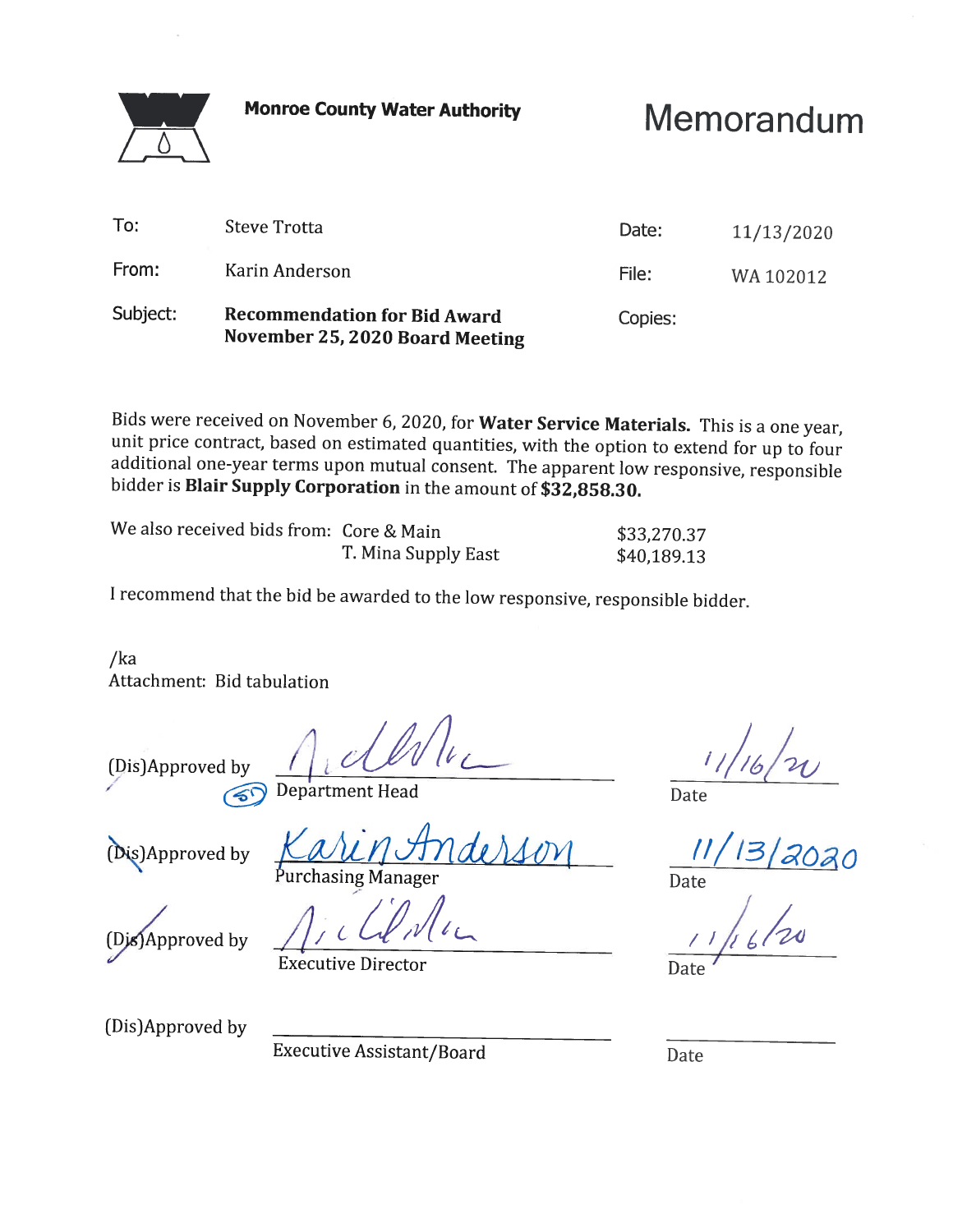## **MONROE COUNTY WATER AUTHORITY WA 102012 WATER SERVICE MATERIALS**

#### Req. 3932

| <b>ITEM</b><br>No. | <b>QUANTITY</b>          | <b>DESCRIPTION</b>                                  | (1)<br><b>BLAIR</b> | (2)<br><b>T. MINA</b> | (3)<br><b>CORE &amp;</b> |
|--------------------|--------------------------|-----------------------------------------------------|---------------------|-----------------------|--------------------------|
| $\mathbf{1}$       | EA<br>$\mathbf{1}$       | 15" Meter Box Cover - MCWA #3300                    | <b>SUPPLY</b>       | <b>SUPPLY</b>         | <b>MAIN LP</b>           |
| $\overline{2}$     | $\overline{2}$<br>EA     | 18" Meter Box Cover - MCWA #3321                    | \$122.00            | \$131.00              | \$57.00                  |
| 3                  | 40<br>EA                 | 18" Meter Box Cover - MCWA #3320                    | \$246.00            | \$262.00              | \$238.00                 |
| $\boldsymbol{4}$   | 160<br>FT                | 18" N-12 Pipe - MCWA #3282                          | \$2,400.00          | \$5,240.00            | \$2,400.00               |
| 5                  | EA<br>$\overline{2}$     |                                                     | \$1,704.00          | \$1,696.00            | \$1,696.00               |
| 6                  | 12<br>EA                 | 6" x 1.5" PVC Tapping Saddle 6.90" - MCWA #4053     | \$172.00            | \$170.00              | \$162.00                 |
| $\overline{7}$     | EA<br>4                  | 8" x 1" PVC Tapping Saddle 9.05" - MCWA #4054       | \$780.00            | \$801.60              | \$720.00                 |
| 8                  | EA<br>4                  | 8" x 1.5" PVC Tapping Saddle 9.05" - MCWA #4055     | \$400.00            | \$388.60              | \$372.00                 |
| 9                  | EA                       | 10" x 1" PVC Tapping Saddle 11.10" - MCWA #4056     | \$700.00            | \$767.40              | \$648.00                 |
| 10                 | $\mathbf{1}$<br>EA       | 10" x 1.5" PVC Tapping Saddle 11.10" - MCWA #4057   | \$176.00            | \$191.85              | \$162.00                 |
| 11                 | EA<br>$\mathbf{1}$       | 12" x 1" PVC Tapping Saddle 13.20" - MCWA #4058     | \$185.00            | \$206.70              | \$175.00                 |
| 12                 | EA<br>$\mathbf{1}$       | 12" x 1.5" PVC Tapping Saddle 13.20" - MCWA #4059   | \$188.00            | \$206.70              | \$175.00                 |
| 13                 | $\mathbf{1}$             | 1/2" Grip Coupling, Dresser Style 90 - MCWA #3000   | \$33.00             | \$48.50               | \$46.00                  |
| 14                 | EA<br>$\mathbf{1}$<br>EA | 3/4" Grip Coupling, Dresser Style 90 - MCWA #3010   | \$30.00             | \$50.00               | \$40.00                  |
| 15                 |                          | 1" Grip Coupling, Dresser Style 90 - MCWA #3020     | \$33.00             | \$51.40               | \$44.00                  |
| 16                 | $\mathbf{1}$<br>EA       | 1-1/4" Grip Coupling, Dresser Style 90 - MCWA #3030 | \$35.00             | \$54.25               | \$46.00                  |
| 17                 | EA<br>$\mathbf 1$        | 1-1/2" Grip Coupling, Dresser Style 90 - MCWA 3040  | \$43.00             | \$67.50               | \$59.00                  |
|                    | 14<br>EA                 | 2" Grip Coupling, Dresser Style 90 - MCWA #3050     | \$714.00            | \$905.80              | \$938.00                 |
| 18                 | EA<br>$\mathbf 1$        | 3/4" Handiband, Style 118 - MCWA #2275              | \$10.50             | \$15.50               | \$11.00                  |
| 19                 | EA<br>$\mathbf{1}$       | 1" Handiband, Style 118 - MCWA #2271                | \$10.95             | \$17.05               | \$12.00                  |
| 20                 | $\mathbf{1}$<br>EA       | 1-1/4" Handiband, Style 118 - MCWA #2272            | \$11.60             | \$18.00               | \$13.00                  |
| 21                 | $\mathbf{1}$<br>EA       | 1-1/2" Handiband, Style 118 - MCWA #2274            | \$12.50             | \$18.65               | \$14.00                  |
| 22                 | $\mathbf{1}$<br>EA       | 2" Handiband, Style 118 - MCWA #2273                | \$13.50             | \$19.70               | \$15.00                  |
| 23                 | EA<br>12                 | 2-1/2" Buffalo Box 24" Top Section - MCWA #3340     | \$370.80            | \$445.80              | \$444.00                 |
| 24                 | 50<br>EA                 | 1-1/2" and 2" Curb Box Base Adapter - MCWA #3350    | \$1,025.00          | \$882.50              | \$1,100.00               |
| 25                 | 200<br>EA                | 1" Curb Box Lid - Specification #5923               | \$1,540.00          | \$1,650.00            | \$1,600.00               |
| 26                 | 400<br>EA                | 1-1/4" Curb Box Lid - Specification #5923           | \$3,200.00          | \$4,180.00            | \$3,600.00               |
| 27                 | EA<br>10                 | $1/2$ " CC Plug                                     | \$126.00            | \$172.50              | \$130.00                 |
| 28                 | 10<br>EA                 | 5/8" CC Plug                                        | \$137.50            | \$175.00              | \$140.00                 |
| 29                 | 12<br>EA                 | $3/4$ " CC Plug                                     | \$92.40             | \$102.00              | \$96.00                  |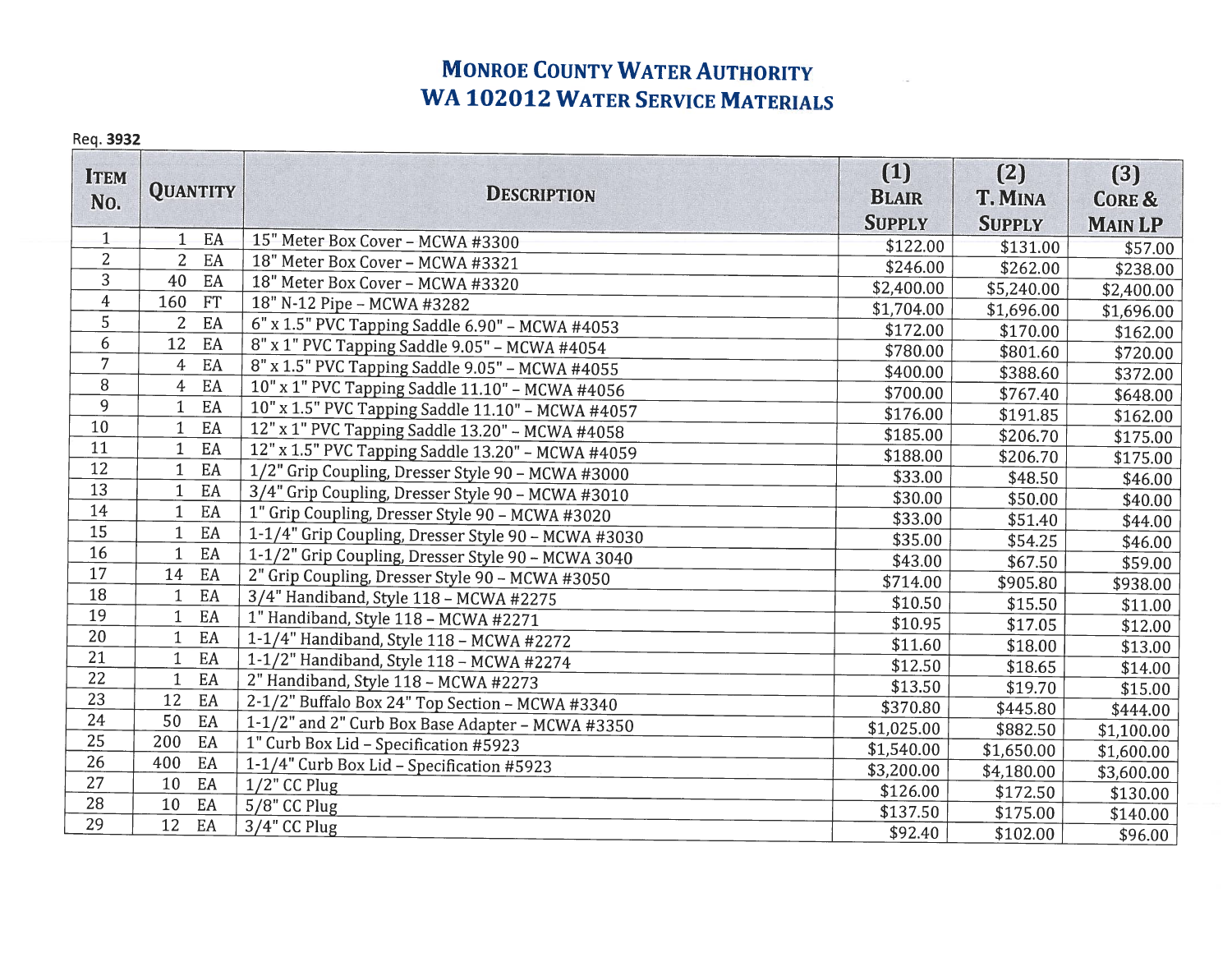| <b>ITEM</b><br>No. | <b>QUANTITY</b>                  | <b>DESCRIPTION</b>                                                     | (1)<br><b>BLAIR</b> | (2)<br><b>T. MINA</b> | (3)<br><b>CORE &amp;</b> |
|--------------------|----------------------------------|------------------------------------------------------------------------|---------------------|-----------------------|--------------------------|
|                    |                                  |                                                                        | <b>SUPPLY</b>       | <b>SUPPLY</b>         | <b>MAIN LP</b>           |
| 30                 | EA<br>24                         | 1" CC Plug                                                             | \$270.00            | \$296.40              | \$264.00                 |
| 31                 | EA<br>$\boldsymbol{4}$           | $1-1/2$ " CC Plug                                                      | \$122.00            | \$110.80              | \$120.00                 |
| 32                 | EA<br>$\overline{2}$             | 2" CC Plug                                                             | \$101.00            | \$71.80               | \$104.00                 |
| 33                 | EA<br>12                         | $1" \times 3/4"$ CC Bushing                                            | \$147.00            | \$166.80              | \$156.00                 |
| 34                 | EA<br>6                          | $1-1/2$ " x 3/4" CC Bushing                                            | \$216.00            | \$225.30              | \$204.00                 |
| 35                 | 24<br>$\boldsymbol{\mathrm{EA}}$ | $1-1/2$ " x 1" CC Bushing                                              | \$864.00            | \$903.60              | \$816.00                 |
| 36                 | EA<br>$\mathbf{1}$               | $2"$ x 1-1/2" CC Bushing                                               | \$40.00             | \$45.85               | \$41.00                  |
| 37                 | EA<br>24                         | Pipe Lube, Quart - For Ductile Iron Pipe                               | \$87.60             | \$93.60               | \$120.00                 |
| 38                 | EA<br>12                         | 3/4" Tapping Bit - Reed #DT75 or Mueller #680539                       | \$1,800.00          | \$1,900.80            | \$1,608.00               |
| 39                 | EA<br>12                         | 1" Tapping Bit - Reed #DT100 or Mueller #680540                        | \$2,460.00          | \$3,606.00            | \$2,136.00               |
| 40                 | 12<br>EA                         | Tapping Grease - One (1) Pound Can, Mueller #88366 or Reed #TMTC       | \$210.00            | \$347.40              | \$276.00                 |
| 41                 | 12<br>EA                         | Hydrant Wrench - Pollard #P66602, Reed #HW, or Wheeler Rex #8700       | \$354.00            | \$637.20              | \$396.00                 |
| 42                 | EA<br>$\overline{4}$             | 36" Pipe De-Scalers - Pollard #PP575 or Reed #DS36                     | \$664.00            | \$781.20              | \$688.00                 |
| 43                 | EA<br>6                          | 3/4" Copper Tubing Re-Rounder - Reed #CSR3/4                           | \$570.00            | \$608.10              | \$900.00                 |
| 44                 | EA<br>6                          | 1" Copper Tubing Re-Rounder - Reed #CSR1                               | \$570.00            | \$608.10              | \$900.00                 |
| 45                 | EA<br>$\mathbf{1}$               | 2" Copper Tubing Re-Rounder - Reed #CSR2                               | \$445.00            | \$506.25              | \$445.00                 |
| 46                 | EA<br>$\overline{2}$             | 3/4" Flaring Tool - Reed #PRHF3/4, Rigid #R41330, or Mueller #MH18005F | \$84.20             | \$91.50               | \$82.00                  |
| 47                 | $\overline{2}$<br>EA             | 1" Flaring Tool - Reed #PRHF1, Rigid #R41335, or Mueller #MH18000G     | \$106.20            | \$116.70              | \$104.00                 |
| 48                 | <b>FT</b><br>2000                | Ductile Iron Polywrap for 4" to 8" Pipe (20" Lay Flat)                 | \$760.00            | \$660.00              | \$700.00                 |
| 49                 | EA<br>4                          | 6' Valve Box Cleaner - Pollard #P527                                   | \$1,020.00          | \$1,282.40            | \$992.00                 |
| 50                 | EA<br>$\overline{4}$             | 6' Mud Valve Box Cleaner - Pollard #P527MUD                            | \$1,020.00          | \$1,282.40            | \$992.00                 |
| 51                 | EA<br>6                          | Valve Box Cleaner Standard Repair Kit - Pollard #P52617                | \$414.00            | \$557.40              | \$402.00                 |
| 52                 | EA<br>6                          | Valve Box Cleaner Mud Repair Kit - Pollard #P52617MUD                  | \$414.00            | \$557.40              | \$402.00                 |
| 53                 | $\overline{2}$<br>EA             | 3/4" Copper Re-Rounding Tool - Reed #RR3/4 or Wheeler Rex #49075       | \$94.00             | \$79.00               | \$70.00                  |
| 54                 | $\overline{2}$<br>EA             | 1" Copper Re-Rounding Tool - Reed #RR1 or Wheeler Rex #49100           | \$102.00            | \$84.70               | \$76.00                  |
| 55                 | $\mathbf{1}$<br>EA               | 1-1/2" Re-Rounding Tool - Reed #RR11/2 or Wheeler Rex #49150           | \$72.00             | \$61.60               | \$54.00                  |
| 56                 | $\mathbf{1}$<br>EA               | 2" Re-Rounding Tool - Reed #RR2 or Wheeler Rex #49200                  | \$85.00             | \$78.20               | \$69.00                  |
| 57                 | 12<br>EA                         | 1" PVC Plastic Ratchet Shears - Reed #RS1 or Wheeler Rex #5290         | \$768.00            | \$1,176.00            | \$636.00                 |
| 58                 | EA<br>$\mathbf{1}$               | 2" PVC Plastic Ratchet Shears - Reed #RS2 or Wheeler Rex #7291         | \$130.00            | \$187.50              | \$104.00                 |
| 59                 | 12<br>EA                         | Sonoscope Water Leak Detector - Pollard #P679                          | \$228.00            | \$276.00              | \$216.00                 |
| 60                 | 6<br>EA                          | 1-1/16" Extended Socket - Reed #EDS17 or Wheeler Rex #000981           | \$270.00            | \$288.00              | \$258.00                 |